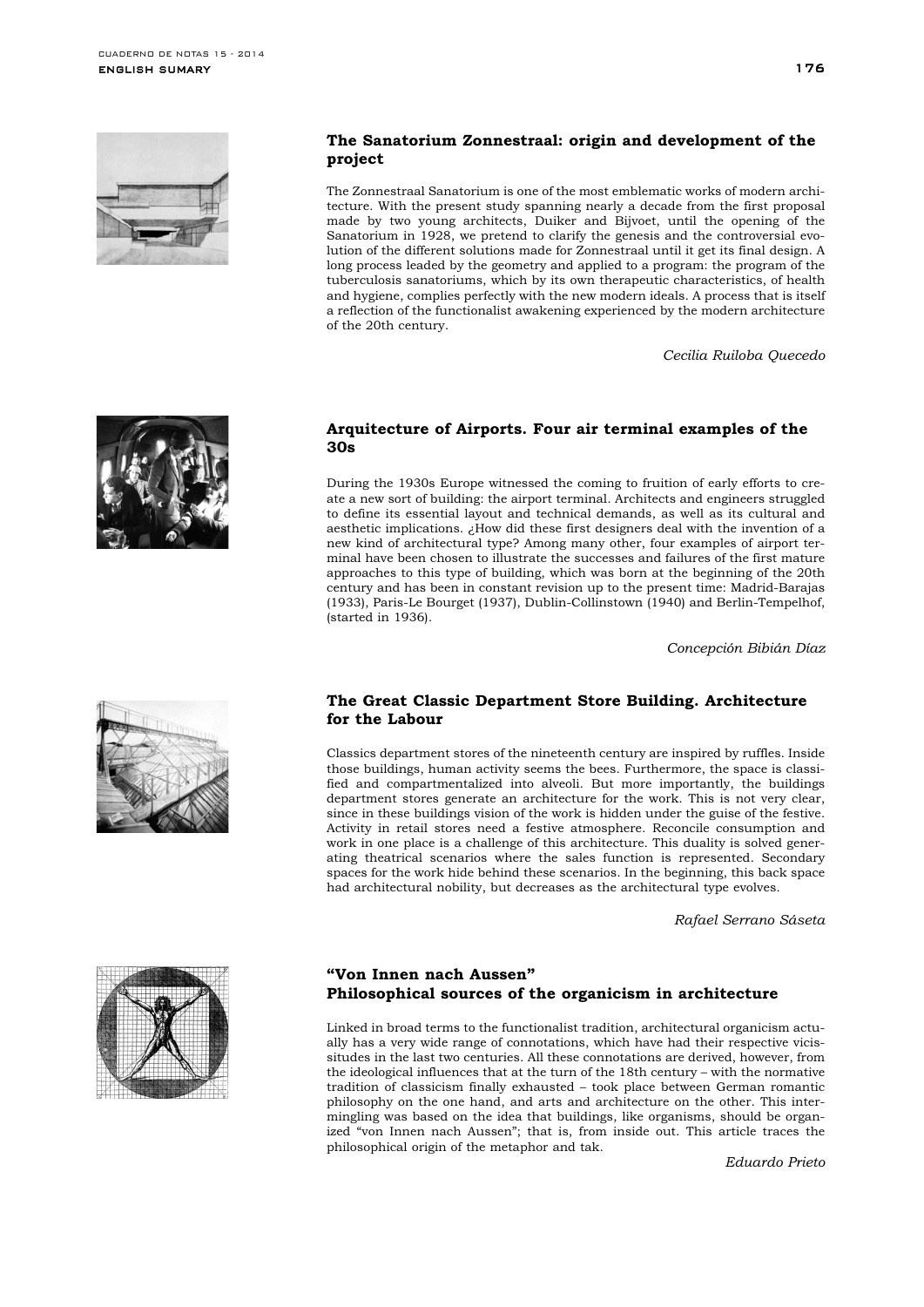



| 0000              |     | n<br>Ó      |  | $\overline{ }$                    |  |
|-------------------|-----|-------------|--|-----------------------------------|--|
|                   |     |             |  |                                   |  |
| n                 |     | ۰<br>$\sim$ |  | $\circ$                           |  |
|                   |     |             |  |                                   |  |
| 0.000000000000000 |     |             |  |                                   |  |
|                   | 0.0 |             |  |                                   |  |
|                   |     |             |  | 0 0 0 0 0 0 0 0 0 0 0 0 0 0 0 0 0 |  |

# **Le Corbusier 24NC An inhabited fragment of the Ville Radieuse**

Ever considered the corbusian habitat for excellence, the appartement of Le Corbusier at 24NC Porte Molitor is an individual villa over a rent collective building edified –as he used to say-- on Ville Radieuse conditions. Radieuse, radiant, is the word used to define the ideal city: a modern urbs imagined within a large park. This paper tries to analyse this maison radieuse: the place and the space where Le Corbusier lived in and his ways of living in along the time, from 1934 to his death in 1965. To study the double aspect of habitat and living. To analyse the place and the space where Le Corbusier lived, at his projects and his metaphors: the maison radieuse, the urbs in ortu, the crystal house, the labour archipielago, with its different islands of paints and books, of papers and memories... Because 24NC suppose the transit from project to life: from planning Ville Radieuse, to living in.

*José Ramón Alonso Pereira*

# **Adolf Behne and the modern architecture**

Adolf Behne was a lucid German critic from the period between the wars. He was actively involved in the evolution of the cultural trends of the time and, despite his own implication, he interpreted and valued them correctly. He related art and architecture, and understood that only a strong social compromise could found this link, being able this way to detect the continuity between aparently distant experiences such as modern expresionism and rationalism and link them with the ortodox funcionalists trends from the end of the 1920s. From his privileged contacts with artists and architects he observed, analized, judged and acted as a catalyst for the intense transformations that marked those turbulent times, skilfully selecting the characters that pictured them best.

*Emilia Hernández Pezzi*

# **The Vitruvian treaty illustrated. The basilica drawings**

Any drawing representing a building implies by itself a high level of abstraction and conceptualization, because it supposes the translation into graphic elements of all the complex information kept by our senses. This situation becomes even more extreme when this process does not begin from the direct observation of the building, but from a spoken or written language. For this reason, the drawing of a building which has been described in a narration, talks on fact more about its author's point of view, than about the one who is describing it, or even more than the real building itself. The drawings of the basilicas using Vitruvius' treatise as a reference, and made by Fra Giocondo (1511), Cesariano (1523), Palladio (1556, 1570), Perrault (1673), Galiani (1758) and Ortiz y Sanz (1778), more than talking about roman's author ideas, allow us to know the thoughts of their respective authors.

*Juan Calduch Cervera*

## **Reconsidering Emil Kaufmann's** *Von Ledoux bis Le Corbusier*

The aim of this essay is to re-open and re-read the content of Emil Kaufmann's Von Ledoux bis Le Corbusier. Even though Panayotis Tournikiotis and Anthony Vidler included it in their discussions of the historiography of modern architecture, this investigation recommends a needed reconsideration of Emil Kaufmann as a pioneer historian of the Age of Reason. Three ideas can be highlighted: first, Claude-Nicolas Ledoux is the main character of Kaufmann's discourse; second, the architecture around 1800 needed a reevaluation; and third, his work takes place in a time of searching for a new science of art and for a new history of architecture. To sum up, it can be concluded that Kaufmann is a transitional figure between a previous generation of art historians who established fundamental concepts and principles; and others of his own generation who embarked on the hard task of considering modern architecture as a subject of historical research.